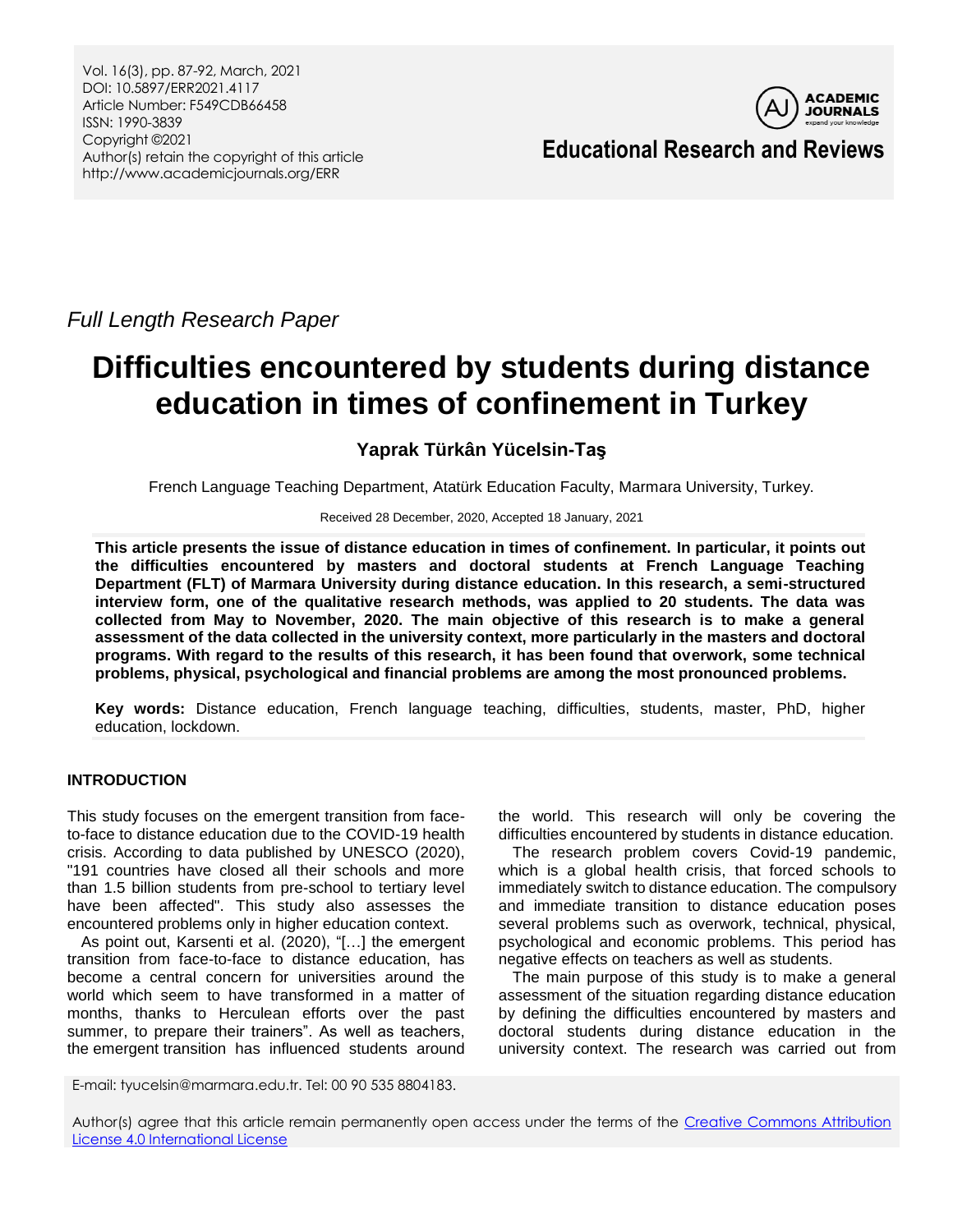May 2, 2020 to November 1, 2020 at French Language Teaching Department (FLT) of Marmara University with 20 masters and doctoral students enrolled in the Institute of Educational Sciences.

As regards to distance education, with the emergent transition from face-to-face to distance education due to the Covid-19 health crisis, it was discovered that new terms were used: "[…] to name this educational crisis (pedagogical continuity, alternative measures, teaching or learning at home, etc.)" (Karsenti et al., 2020). This definition shows that distance education has many names such as distance education, online teaching.

Distance education "[…] is certainly not just an "uploading" of content, but the conception of a new form of learning using innovative tools. Of course, it also requires a new conception of interactions among trainers, learners, tools, and content […]" (Merle and Yerlès, 2003). In the present study, this quote shows the importance of interactions between teachers, students, technical tools and training content.

#### **METHODOLOGY**

Qualitative research method was used in the study. "Most of the qualitative studies carried out in education can be considered as case studies because the qualitative studies aim to shed new light on particular educational phenomena" (Poisson, 1992). The sampling consists of 20 masters and doctoral students enrolled in the Institute of Educational Sciences at Marmara University. As the data collection tool, an online semi-structured interview was conducted with 20 students and their responses were collected. Blanchet and Gotman (2013) define the interview "as an investigative technique, which emerged from the need to establish a sufficient egalitarian relationship between the investigator and the participants so that the latter does not feel like being interrogated. Instead, they are only being asked for their opinions on the subject". Eight questions, three of which are open-ended questions, were developed for the semi-structured interview. After developing the interview questions, a pilot study was conducted and validated by the experts. According to the opinions of experts, necessary changes were made. Then, the interview was conducted with 20 students. All the participants gave their full consent to be interviewed. The data was collected and held anonymously. It consists of three main questions in addition to the demographic information of the participants:

- 1. Age:
- 2. Gender:
- 3. Nationality:
- 4. Civil status:
- 5. Do you work? If so, where do you work?

6. What platforms did you use during distance education?

7. What difficulties have you encountered during distance education?

8. What are the advantages of distance education?

#### **RESULTS**

According to interviews, the data was collected on the difficulties encountered during the distance education period for analysis. During the interview, 20 students were asked eight questions and their answers were noted. The length of the interviews was approximately ten minutes.

#### **Demographic information**

Regarding the data relating to demographic information, there are five variables such as age, sex, nationality, marital status and work. While for the age of the students, it ranges from 22 to 49 years old and the average age is 29.5 years old. The demographic information of the participants is shown in Table 1.

Regarding the gender of the students, the sampling consists of sixteen women and four men shown in Table 1.

Sixteen participants are Turkish citizens. The other participants consist of one French, one Cameroonian along with two French-Turkish dual citizenship holders. Considering the marital status of the participants, nine participants are single and 11 are married.

When the participants were asked about whether they were working, it was learnt that 14 of the participants were employed and all of them were working in the field of education. The remaining six participants continue only their education. When the occupation of the masters and doctoral students was examined separately, it was observed that all doctoral students were working. It was determined that all of the doctoral students, except one student, work in different public universities, and only one student was teaching at a private school. As for the master students, it was observed that six participants were working as French teachers in different private schools, from kindergarten to high school. It was found out that only one student gave private lessons, and another was working as a lecturer at a public university.

Considering the programs used in the department of French Language Teaching during the distance education period, all masters and doctoral students have only used Zoom and Skype without exception.

#### **Difficulties encountered by students during distance education period**

The problems encountered by the students in distance education period are shown in Table 2. All of the participants in the study pointed out that the workload has increased in terms of both education and chores. While everyone, except for one participant, mentioned that the workload has increased in this process, all female participants (16) highlighted that the workload at home was higher than in the past. During this period, all participants encountered some technical problems, while the most important problem was seen as the internet connection failure and its efficiency. Only one participant complained that she could not attend classes regularly due to the power failure. Most of the participants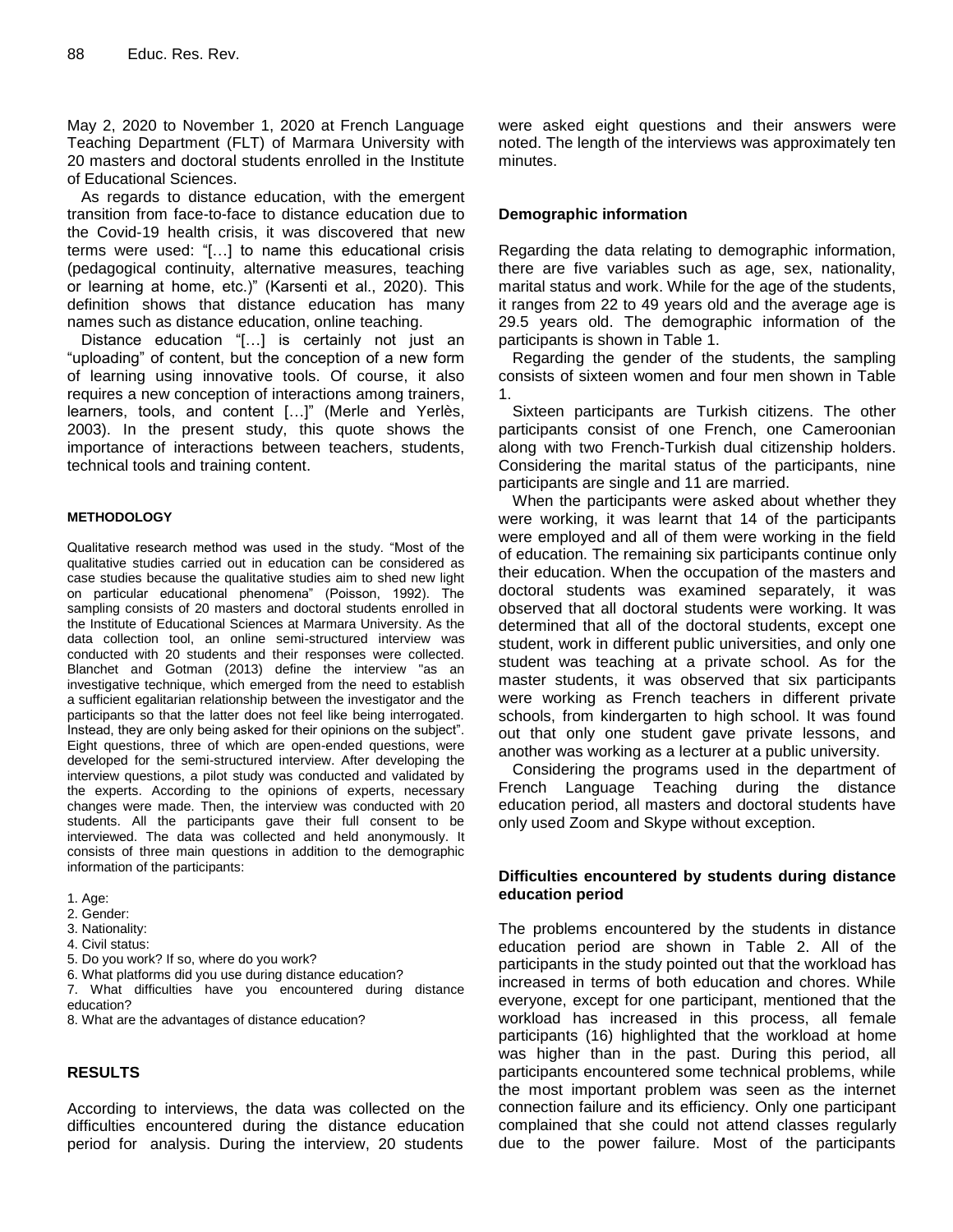| <b>Variable</b>       | n              |
|-----------------------|----------------|
| <b>Sex</b>            |                |
| Female                | 16             |
| Male                  | 4              |
| <b>Nationality</b>    |                |
| Turkish               | 16             |
| Franco-Turkish        | $\overline{2}$ |
| French                | 1              |
| Cameroonian           | 1              |
| <b>Marital status</b> |                |
| Married               | 9              |
| Single                | 11             |
| <b>Occupation</b>     |                |
| Working               | 14             |
| Not working           | 6              |

**Table 1.** Demographic information.

**Table 2.** Problems encountered by the students during distance education period.

| <b>Types of problem</b>           | n              |
|-----------------------------------|----------------|
| <b>Overwork</b>                   | 20             |
| Education                         | 19             |
| Chores                            | 16             |
| <b>Technical problems</b>         | 20             |
| Internet connection               | 16             |
| Weak network                      | 14             |
| Power failure                     | 1              |
| <b>Physical complaints</b>        | 17             |
| Back pain, neck pain and headache | 15             |
| Eye disorders                     | 14             |
| Physical fatigue                  | 11             |
| <b>Psychological difficulties</b> | 11             |
| Concentration problem at home     | 8              |
| Mental fatigue                    | 8              |
| Lack of motivation                | 5              |
| Isolation and loneliness          | $\overline{2}$ |
| <b>Financial difficulties</b>     | 3              |
| Lack of materials                 | 3              |

mentioned that their physical problems such as back pain, neck pain, headache, and eye disorders are among the most common problems. Intense physical fatigue is stated by more than half of the participants (11). Another problem is grouped under the title of "psychological problems". Half of the participants experienced psychological problems arising from this period. Concentration difficulty, lack of motivation and mental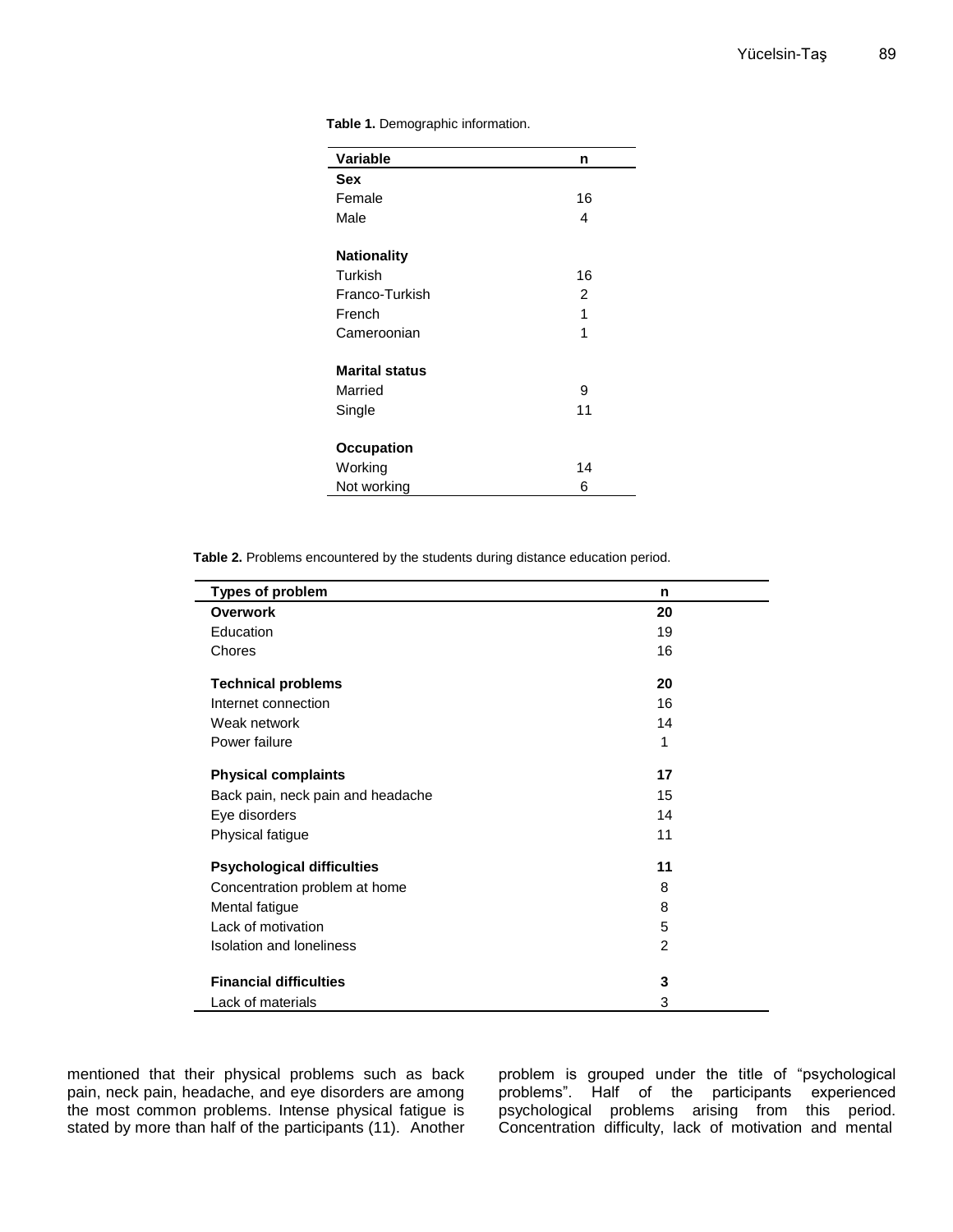fatigue is among the most common psychological problems. Only two participants complained of isolation and loneliness. Economic difficulties are another problem and only three participants expressed this problem.

## **DISCUSSION**

In this research, which was conducted in the context of this model and centers on the university students, it is aimed to determine how distance education has affected students and its positive and negative sides. As a result of the study, it was observed that there were more problems and difficulties, as well as various advantages. Our findings are supported by other researchers (Kaddouri and Bouamri, 2010).

After analyzing the data, the following problems were found: overwork, technical, physical, psychological and financial difficulties.

### **Overwork**

Regarding the workload that all students complained about, Hélou and Lantheaume (2008) also described this period as «endless work». It has been stated that distance education takes more time than face-to-face education and requires more energy. Therefore, distance education is more tiring. In line with the data collected from female participants, it has been observed in many studies that women's workload both at home and at work has increased more compared to the past (Alon et al., 2020; Cin, 2020; Fabre, 2020). All these studies, as in almost every subject, draw attention to gender inequality even in higher education. While it was observed that both women's mental and physical workload increased (Fabre, 2020); in another study, inequality between men and women in terms of workload was also emphasized (Alon et al., 2020).

However, as Fabre (2020) mentions, "confinement is particularly a difficult time for women, in that, the burden of their mental load is increasing which can also be observed through comments shared on social media. It is particularly difficult to manage the teleworking, children's education, cooking and cleaning together.

The findings of this study are in agreement with previous studies. Additionally, Bautier (2020) stated that teachers also complained about the same problems.

## **Technical problems**

One of the important problems encountered in the period is the technical problems relating to the internet connection. These problems were observed in all participants. Similarly, this observation complies with other studies. In a study conducted with 3300 university students in Morocco, it was found that "78% of the participants had problems with internet connection" (El Marhum et al., 2020). Technical problems encountered in distance education have also been discussed in many studies and their findings support the present research (Bautier, 2020; Karsenti et al., 2020; Kaddouri and Bouamri, 2010).

## **Physical problems**

Physical problems are also among the important issues mentioned by the participants. It has been observed that the vast majority of participants suffer from back pain, neck pain, headache, and various eye problems, caused by sitting for too long in front of a computer. A study conducted by "Association Paritaire Pour la Santé et la Sécurité du Travail, Secteur Affaires Municipales (2020)" indicates that physical fatigue and headache were among the most common complaints. So, this association found also similar disorders.

## **Psychological difficulties**

Psychological problems are also important side effects of this period. Half of the participants in the study complained of some problems such as lack of concentration, lack of motivation, mental fatigue and loneliness. Béché and Schneider (2019) also mentioned isolation and emphasized that the students felt lonely in this period. While psychological problems were found in half of the students in this study, the rate was one in four in our previous research on teachers (Yücelsin-Taş and Le Lièvre, 2020). In our previous study, it was observed that teachers also encountered the same problems. In another research, the problem of isolation and concentration difficulty was observed (APSAM, 2020).

### **Financial difficulties**

Economic difficulties are also among the problems most commonly stated by the participants. In the present study, a small number of students (three) pointed out that there was only one computer at home and they shared it with other family members. In addition, it was stated that there were problems in attendance to the lessons and preparing homework, especially if there is more than one student at home. Similarly, there are publications that mention the necessity of using the computer with family members: *"*I share my personal computer with my daughter[…]*"* (Bautier, 2020).

In addition to the problem of the financial difficulties, our study also mentions inequality among students. "The most worrying point is inequality among learners. Already existing inequality in our education system will grow because families are neither on economic equality nor especially social and cultural to help their children and guide them" (Bouvier, 2020). Also, another study points out that "[…] the pandemic has further exacerbated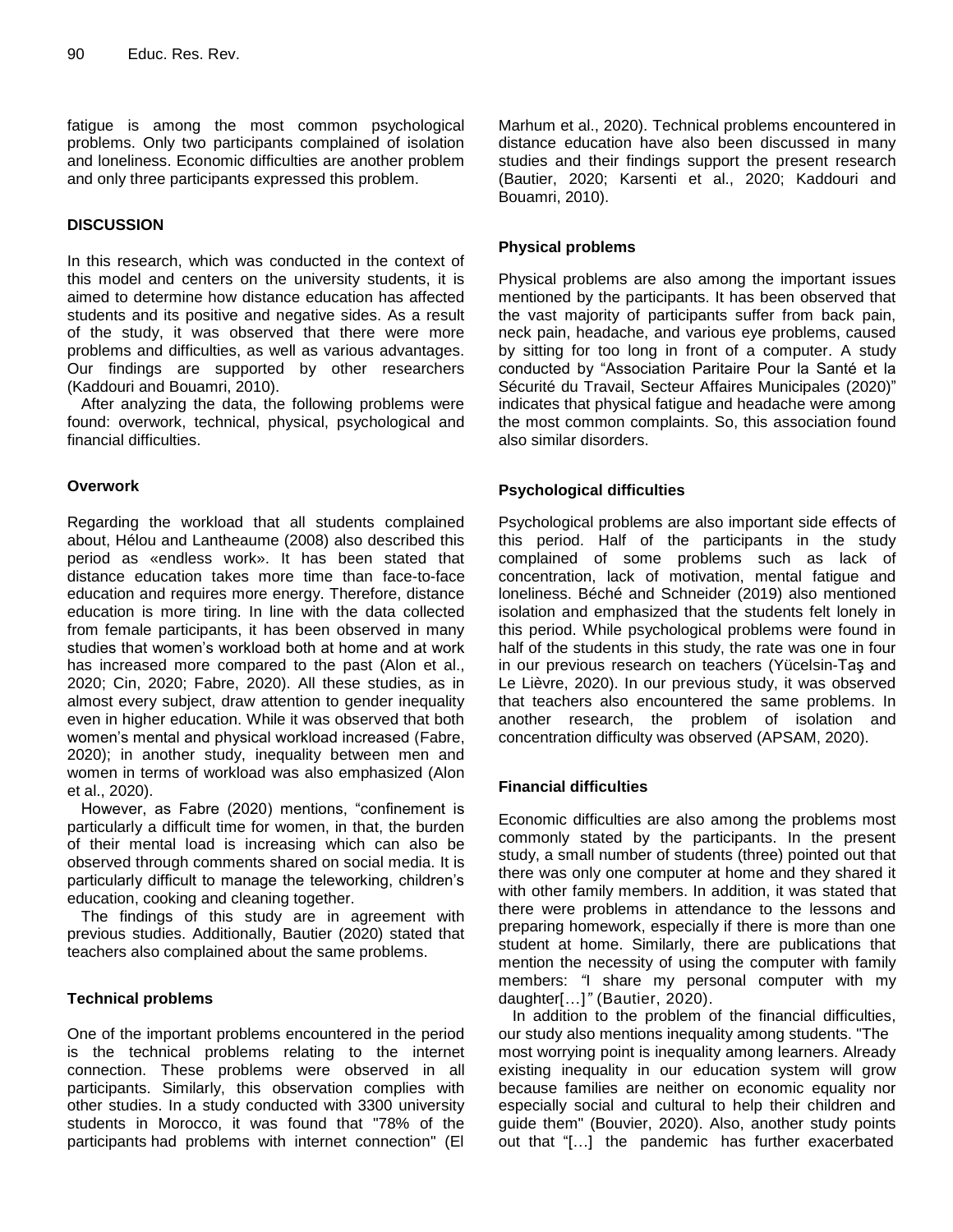existing social inequities, both in educational institutions and in digital use. More specifically, learners from the most disadvantaged backgrounds seem to have encountered particular difficulties, especially with regard to access to digital devices and the Internet"

#### **Benefits of distance education**

Besides the disadvantages mentioned earlier, it has been observed that this period has some positive aspects. Many of the participants mentioned not going to work as an advantage. Therefore, it was pointed out that not wasting time on the road and having a free environment at home are some positive aspects for the participants.

The following examples are cited on the subject: fifteen students mention some advantages such as "there is no more travel to do" and "distance learning has more freedom". Université Laval (2020) has been offering distance education courses since 1984 and today the university highlights several advantages of distance education. Another example is "greater flexibility in the organization of travel and work schedule for students and teachers". In other words, it is possible to say that we can talk about autonomy in terms of time management.

#### **Conclusion**

Distance education has become a way of communication and teaching/learning required by the Covid-19 pandemic today (International Association of Universities, 2020). Although advancing technology will necessitate distance education in the future, the existence of the pandemic today has exposed us to the reality of distance education. Distance education, which was not used often before, has become very important today. It will not be easy for teachers and students to adapt to this type of education in a short time. Teacher training is also an indispensable reality for successful and effective distance education (Vachon, 2013). Although distance education has some advantages, it is a fact that it also carries more problems. In the present study, similar results were found in accordance with the literature review. This study had to be conducted on a small sample due to the low quota of the current masters and doctoral programs; this situation is the most criticized part of the study. Therefore, it is believed that conducting studies with broader participation and more detailed inquiries will reveal the realities of distance education.

## **CONFLICT OF INTERESTS**

The author has not declared any conflict of interests.

#### **REFERENCES**

Alon T, Doepke M, Olmstead-Rumsey J, Tertilt M (2020). The impact of

COVID-19 on gender equality (No. w26947). National Bureau of economic research. <https://doi.org/10.3386/w26947>

- Association paritaire pour la santé et la sécurité de travail, secteur "affaires municipales" (2020). https://www.apsam.com/theme/risquesbiologiques/covid-19-coronavirus/sante-psychologique,access on December 20, 2020.
- Bautier M (2020). Coronavirus: les enseignants confrontés aux de l'enseignement à distance, https://www.vousnousils.fr/2020/03/27/coronavirus-enseignants-

confrontes-difficultes-enseignement-distance-630567, access on May 14, 2020.

- Béché E, Schneider DK (2019). "État des lieux de la recherche francophone sur les formations ouvertes et à distance", *Distances et médiations des savoirs. Distance and Mediation of Knowledge* (27). <https://doi.org/10.4000/dms.3910>
- Blanchet A, Gotman A (2013). *L'enquête et ses méthodes: L'Entretien*, (dir. François de Singly), Armand Colin, Paris.
- Bouvier A (2020). #COVID19: il faut préparer le monde pédagogique post crise, [https://www.mlfmonde.org/tribunes/covid19-il-faut](https://www.mlfmonde.org/tribunes/covid19-il-faut-preparer-le-monde-pedagogique-post-crise/#_ftn2)[preparer-le-monde-pedagogique-post-crise/#\\_ftn2,](https://www.mlfmonde.org/tribunes/covid19-il-faut-preparer-le-monde-pedagogique-post-crise/#_ftn2) accesson May 13, 2020.
- Cin M (2020). Karantina, FeministİktisatveAkademi: DerinleşenEşitsizlikler,

[https://www.perspektif.online/tr/toplum/karantina-feminist-iktisat-ve](https://www.perspektif.online/tr/toplum/karantina-feminist-iktisat-ve-akademi-derinlesen-esitsizlikler.html)[akademi-derinlesen-esitsizlikler.html,](https://www.perspektif.online/tr/toplum/karantina-feminist-iktisat-ve-akademi-derinlesen-esitsizlikler.html) access on May 19, 2020.

- El Marhum A, Ezzahid E, Zouiri L (2020). L'enseignement à distance au Maroc: perceptions des étudiants en période du confinement Covid-19 à partir d'une enquête nationale, https://www.researchgate.net/publication/343404368\_L'enseignemen t\_a\_distance\_au\_Maroc\_perceptions\_des\_etudiants\_en\_periode\_du \_confinement\_Covid-19\_a\_partir\_d'une\_enquete\_nationale\_1, access onOctober 29, 2020.
- Fabre M (2020).Coronavirus: Pendant Le Confınement, La Charge Mentale Des Femmes Explose, https://www.novethic.fr/actualite/social/droits-humains/isrrse/coronavirus-la-charge-mentale-des-femmes-explose-avec-leconfinement-148426.html, access on June 14, 2020.
- Hélou C, Lantheaume F (2008). "Les difficultés au travail des enseignants. Recherche et Formation (57):65-78.
- International Association of Universities (IAU) (2020). COVID-19: Highereducation challenges and responses. [https://iau-aiu.net/l-AIU](https://iau-aiu.net/l-AIU-publie-son-rapport-d-enquete-mondiale-sur-l-impact-ddu-COVID-19)[publie-son-rapport-d-enquete-mondiale-sur-l-impact-ddu-COVID-19,](https://iau-aiu.net/l-AIU-publie-son-rapport-d-enquete-mondiale-sur-l-impact-ddu-COVID-19) access on November20, 2020.
- Kaddouri M, Bouamri A (2010). Usage de plateformes d'enseignement à distance dans l'enseignement supérieur marocain : avantages pédagogiques et difficultés d'appropriation, Questions Vives (7/14), TIC et développement des compétences : quelles réciprocités ? https://doi.org/10.4000/questionsvives.642
- Karsenti T, Poellhuber B, Roy N, Parent S (2020). Le numérique et l'enseignement au temps de la COVID-19 : entre défis et perspectives – Partie 1. Revue internationale des Technologies en Pédagogie Universitaire 17(2):1-4.
- Merle T, Yerlès M (2003). Formation à distance : introduction. Site web TMC.

http://www.tmc.fr/index.php?option=com\_content&task=view&id=45&I temid=79,access on May 9, 2020.

- Poisson Y (1992). La Recherche Qualitative en Education. Presses de l'Université du Québec.
- UNESCO (2020). COVID-19 : une crise mondiale pour l'enseignement et l'apprentissage. https://unesdoc.unesco.org/ark:/48223/pf0000373233\_fre Université

Laval, Quels sont les avantages de la formation à distance ? https://www.enseigner.ulaval.ca/ressources-

pedagogiques/introduction-la-formation-distance, access on May 17, 2020.

- Vachon F (2013). "La préparation des nouveaux enseignants et intervenants en FAD au Canada francophone", Le Réseau d'enseignement francophone à distance du Canada *(REFAD)*, http://www.refad.ca/wp-content/uploads/2013/05/Preparation-desnouveaux-enseignants-en-FAD-Mai-2013.pdf, access on May 17, 2020.
- Yücelsin-Taş YT, Le Lièvre F (2020). « L'enseignement confiné au